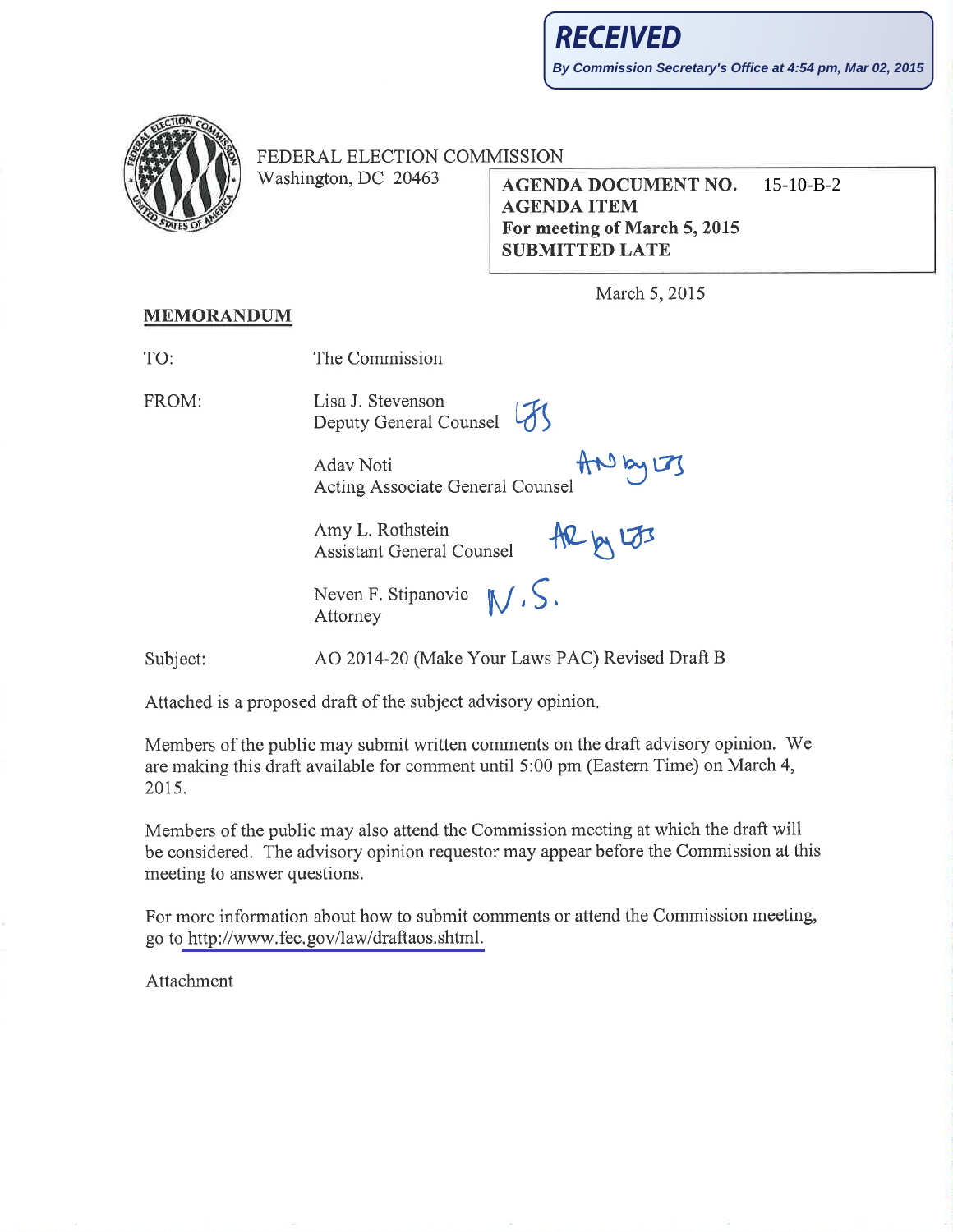| $\mathbf{1}$<br>$\mathbf{2}$ | <b>ADVISORY OPINION 2014-20</b>                                                                                 |
|------------------------------|-----------------------------------------------------------------------------------------------------------------|
| 3<br>$\overline{4}$          | <b>REVISED DRAFT B</b><br>Sai                                                                                   |
| 5                            | Make Your Laws PAC, Inc.                                                                                        |
| 6                            | c/o Nick Staddon, Secretary                                                                                     |
| 7<br>$8\phantom{1}$          | 122 Pinecrest Road<br>Durham, NC 27705                                                                          |
| 9                            |                                                                                                                 |
| 10                           |                                                                                                                 |
| 11                           | Dear Sai:                                                                                                       |
| 12                           |                                                                                                                 |
| 13                           | We are responding to the advisory opinion request that you submitted on behalf of Make                          |
| 14                           | Your Laws PAC, Inc. concerning the application of the Federal Election Campaign Act, 52                         |
| 15                           | U.S.C. §§ 30101-46 (formerly 2 U.S.C. §§ 431-57) (the "Act"), and Commission regulations to                     |
| 16                           | volunteer services provided by foreign nationals. The Commission concludes that the requestor                   |
| 17                           | may accept uncompensated services from foreign national volunteers as proposed.                                 |
| 18                           | <b>Background</b>                                                                                               |
| 19                           | The facts presented in this advisory opinion are based on the requestor's advisory opinion                      |
| 20                           | request ("AOR") received on November 24, 2014.                                                                  |
| 21                           | The requestor is a nonconnected political committee. The requestor and two other                                |
| 22                           | entities (collectively, the "MYL Group") jointly own the rights to the code, design, graphics,                  |
| 23                           | trademarks, and trade dress <sup>1</sup> (collectively, "intellectual property") of the requestor's website and |
| 24                           | brand. Nearly all of the code is open source <sup>2</sup> and open-source licensed. <sup>3</sup>                |

<span id="page-1-0"></span><sup>&</sup>lt;sup>1</sup> The requestor describes "trade dress" as including branding and logos. AOR at 2.

<span id="page-1-1"></span><sup>&</sup>lt;sup>2</sup> The requestor describes "open source" to mean that the code is available online "for anyone to see." AOR at 2 n.2.

<span id="page-1-2"></span> According to the requestor, "[b]roadly speaking, this [open source license] means a copyright license that permits anyone to re-use software so long as they give credit and publish any derivative works under the same terms." AOR at 2 n.3; *see also Open Source License*, OPEN SOURCE INITIATIVE, http://opensource.org/licenses (last visited Dec. 14, 2014).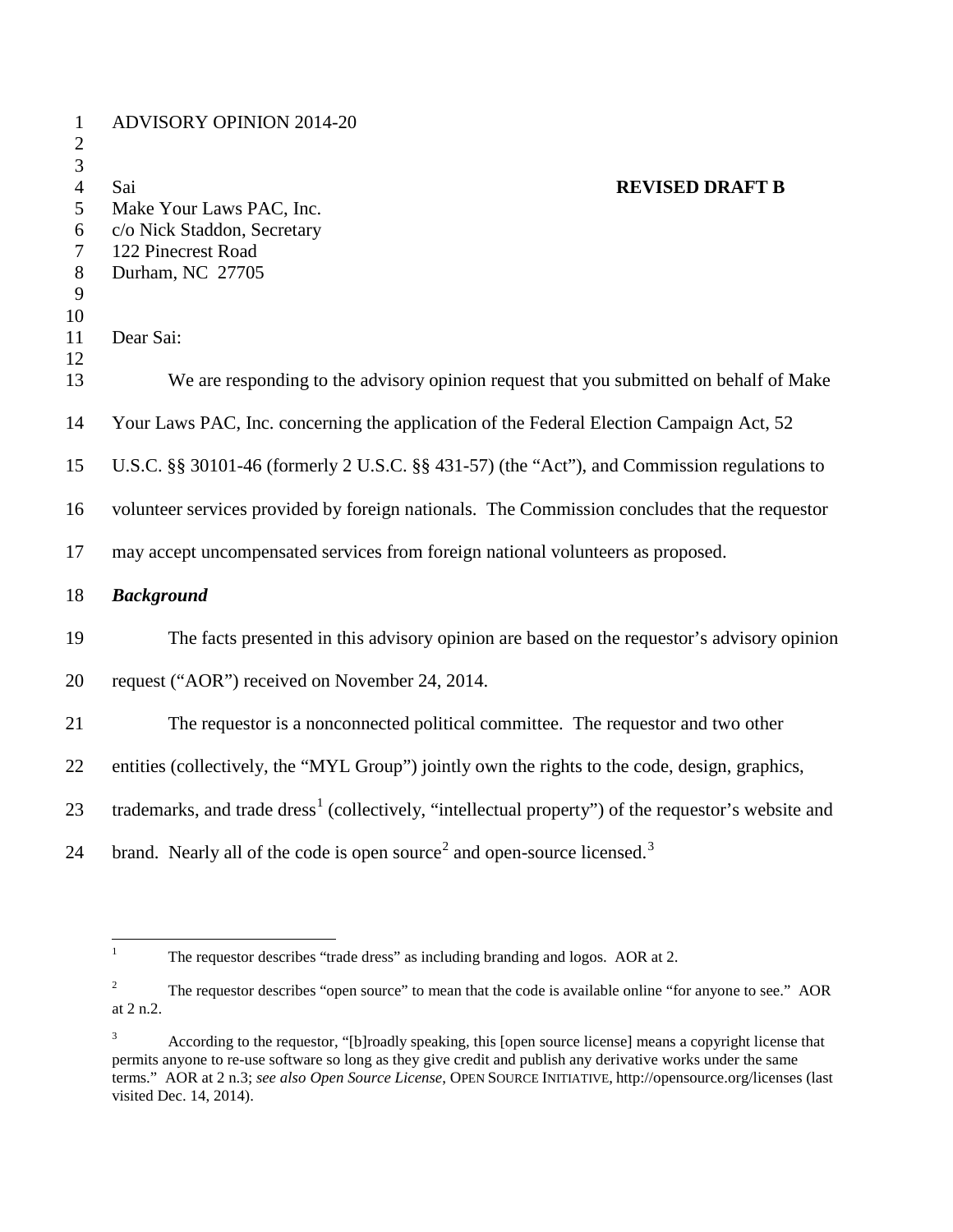| $\mathbf{1}$   | "To date, all services in creating the [intellectual property] have been provided by unpaid          |
|----------------|------------------------------------------------------------------------------------------------------|
| $\overline{2}$ | volunteers who are United States citizens." AOR at 2. The requestor states that when such            |
| 3              | services might result in the creation of intellectual property, the MYL Group asks volunteers to     |
| $\overline{4}$ | sign an intellectual property assignment to transfer all rights and ownership in the intellectual    |
| 5              | property to the MYL Group. The volunteers, however, receive a perpetual license from the             |
| 6              | MYL Group to use their work as they see fit, unless the MYL Group determines that there would        |
| $\overline{7}$ | be an impact on its trademark or trade dress.                                                        |
| $8\,$          | The requestor would like to accept the same kind of volunteer services from foreign                  |
| $\overline{9}$ | nationals as the MYL Group currently receives from United States citizens, and under the same        |
| 10             | terms. These services would be "primarily aimed at improving the MYL Group's code," among            |
| 11             | other things. AOR at 4. Because this code is open source "and <i>constantly</i> available for        |
| 12             | collaboration," the requestor expects to receive these services on an "ad hoc, continuous basis."    |
| 13             | Id. (emphasis in original). The requestor asks the Commission to assume that all requirements        |
| 14             | of 52 U.S.C. § 30101(8)(B) and (9)(B) (formerly 2 U.S.C. § 431(8)(B) and (9)(B)) are met:            |
| 15             | "E.g. out of pocket costs such as printing, distribution, web hosting, etc. will be paid for by [the |
| 16             | requestor]; volunteers will not be 'compensated' by anyone but may use their own equipment           |
| 17             | (such as a laptop) in providing such services; [the requestor] will not act as an agent of any       |
| 18             | foreign national nor permit any foreign national to participate in its operations, make decisions    |
| 19             | regarding contributions or expenditures, etc" AOR at 3 n.6.                                          |
| 20             | <b>Question Presented</b>                                                                            |
|                |                                                                                                      |

 *May the requestor accept the assignment of any intellectual property in unpaid volunteer services performed by foreign nationals and provided in accordance with 52 U.S.C. § 30101(8)(B)(i) (formerly 2 U.S.C. § 431(8)(B)(i))?*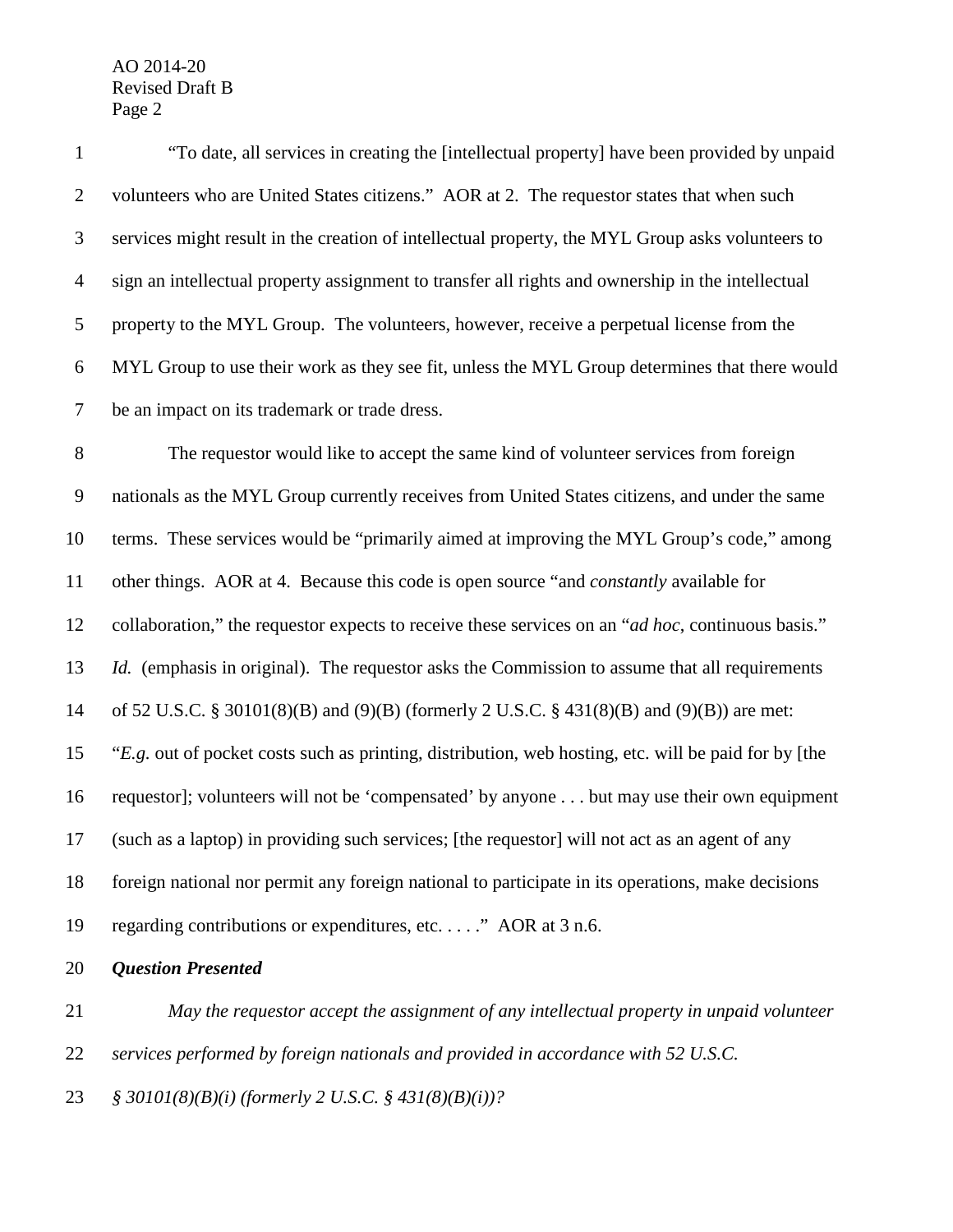## 1 *Legal Analysis and Conclusions*

2 Yes, the requestor may accept uncompensated services from foreign nationals as 3 proposed.

| $\overline{4}$ | The Act prohibits any foreign national from making "a contribution or donation of money                      |
|----------------|--------------------------------------------------------------------------------------------------------------|
| 5              | or other thing of value" in connection with a federal, state, or local election. <sup>4</sup> 52 U.S.C. §    |
| 6              | 30121(a)(1)(A) (formerly 2 U.S.C. § 441e(a)(1)(A)); see also 11 C.F.R. § 110.20(b). The Act                  |
| $\tau$         | also prohibits any person from "solicit[ing], accept[ing], or receiv[ing]" such a contribution or            |
| 8              | donation from a foreign national. <sup>5</sup> 52 U.S.C. § 30121(a)(2) (formerly 2 U.S.C. § 441e(a)(2)); see |
| 9              | also 11 C.F.R. § 110.20(g).                                                                                  |
| 10             | The Act and Commission regulations also provide that the term "contribution" does not                        |
| 11             | include "the value of services provided without compensation by any individual who volunteers                |
| 12             | on behalf of a candidate or political committee." 52 U.S.C. § 30101(8)(B)(i) (formerly 2 U.S.C.              |
| 13             | § 431(8)(B)(i)); see also 11 C.F.R. § 100.74. Applying this "volunteer services exception" in the            |
| 14             | context of foreign nationals, the Commission has concluded that a foreign national entertainer               |
| 15             | who performed without compensation at a candidate's fundraiser did not provide a contribution                |
| 16             | to that candidate. See Factual & Legal Analysis at 6, MUR 5987, 5995, and 6015 (Hillary                      |
| 17             | Clinton For President) (Feb. 30, 2009), http://eqs.fec.gov/eqsdocsMUR/29044230266.pdf.                       |
| 18             | Similarly, in Advisory Opinion 2004-26 (Weller), the Commission found that a foreign national                |

<span id="page-3-0"></span><sup>&</sup>lt;sup>4</sup> A "foreign national" is "an individual who is not a citizen of the United States or a national of the United States . . . and who is not lawfully admitted for permanent residence." 52 U.S.C. § 30121(b)(2) (formerly 2 U.S.C. § 441e(b)(2); *see also* 11 C.F.R. § 110.20(a)(3)(ii).

<span id="page-3-1"></span><sup>&</sup>lt;sup>5</sup> Congress added the prohibition on donations by foreign nationals to 52 U.S.C. § 30121(a)(1)(A) (then 2 U.S.C. § 441e) in the Bipartisan Campaign Reform Act of 2002. Pub. L. No. 107-155, § 303, 116 Stat. 81, 96. That addition followed several requests by the Commission for Congress to amend the Act "to clarify that the statutory prohibition on foreign national contributions extends to State and local elections." Contribution Limitations and Prohibitions, 67 Fed. Reg. 69,928, 69,944 (Nov. 19, 2002). As the Commission has noted previously, the amendment '"prohibits foreign nationals from making . . . any contribution in connection with federal, state or local elections." *Id.* (quoting Statement of Sen. Feingold, 148 Cong. Rec. S1991-97 (daily ed. Mar. 18, 2002)).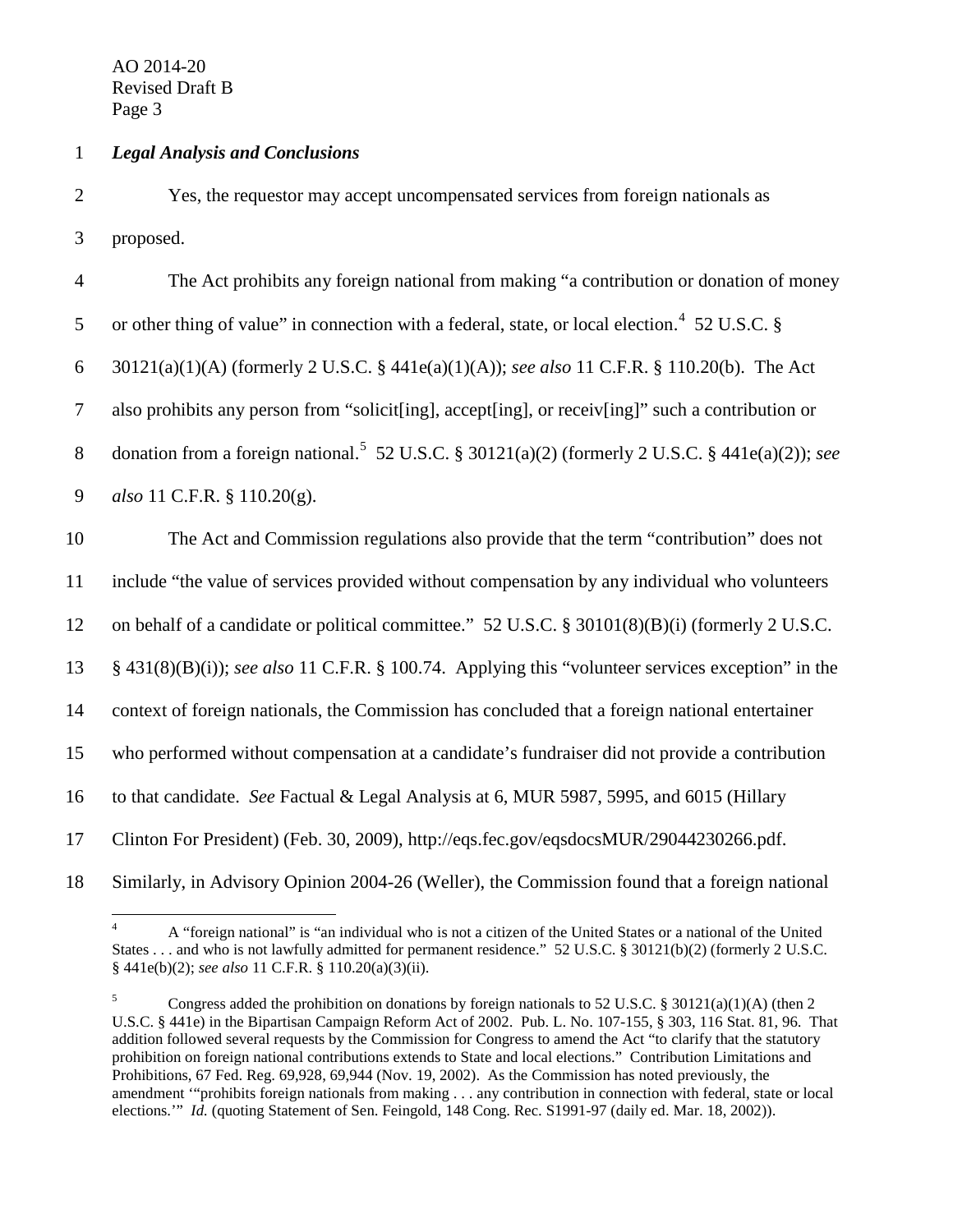| $\mathbf{1}$   | would not provide a contribution to a candidate by participating without compensation in certain |
|----------------|--------------------------------------------------------------------------------------------------|
| $\overline{2}$ | of the candidate's campaign-related activities, including the solicitation of contributions,     |
| 3              | attendance at political events, and meeting with the candidate and his campaign committee.       |
| $\overline{4}$ | Because the services would not be contributions, they would not be subject to the prohibition on |
| 5              | contributions from foreign nationals. Advisory Opinion 2004-26 (Weller) at 2; see also           |
| 6              | Advisory Opinion 2007-22 (Hurysz) at 3 ("[T]he value of volunteer services provided to your      |
| 7              | campaign by Canadian nationals would not constitute a prohibited in-kind contribution to your    |
| $8\,$          | campaign."); Advisory Opinion 1987-25 (Otaola) at 1 (concluding that foreign national's "work    |
| 9              | as a volunteer without compensation would not result in a contribution to a candidate because    |
| 10             | the value of uncompensated volunteer services is specifically exempted from the definition of    |
| 11             | contribution under the Act").                                                                    |
| 12             | For the same reasons, to the extent that a foreign national volunteers his or her                |
| 13             | uncompensated personal services to the requestor to help design the requestor's website code,    |
| 14             | logos, "trademarks," and "trade dress," the value of those services would not constitute an      |
| 15             | unlawful foreign national contribution or donation because they are exempt from the definition   |
| 16             | of "contribution" under the volunteer services exemption. <sup>6</sup>                           |

<span id="page-4-0"></span><sup>&</sup>lt;sup>6</sup> Consistent with the legislative history indicating that Congress expanded section 30121 to apply to state and local "donations" in the same manner as that section had previously applied to federal "contributions," *see supra* n.5, the Commission's definition of "donation" in this context is essentially equivalent to the definition of "contribution." *Compare* 11 C.F.R. § 300.2(e) (incorporated by reference at 11 C.F.R. § 110.20(a)(2)) (defining "donation" as "payment, gift, subscription, loan, advance, deposit, or anything of value given to a person"), *with* 11 C.F.R. § 100.52(a) (defining "contribution" as "gift, subscription, loan . . . , advance, or deposit of money or anything of value made by any person"). While the Commission has noted that certain exemptions from the definition of "contribution" cannot necessarily be applied to donations because of differences among states' laws, *see* Prohibited and Excessive Contributions: Non-Federal Funds or Soft Money, 67 Fed. Reg. 49,064, 49,085 (July 29, 2002), the foreign national prohibition is a nationwide provision that does not vary among the states. Thus, the volunteer services exemption applies uniformly to federal contributions and state and local donations by foreign nationals.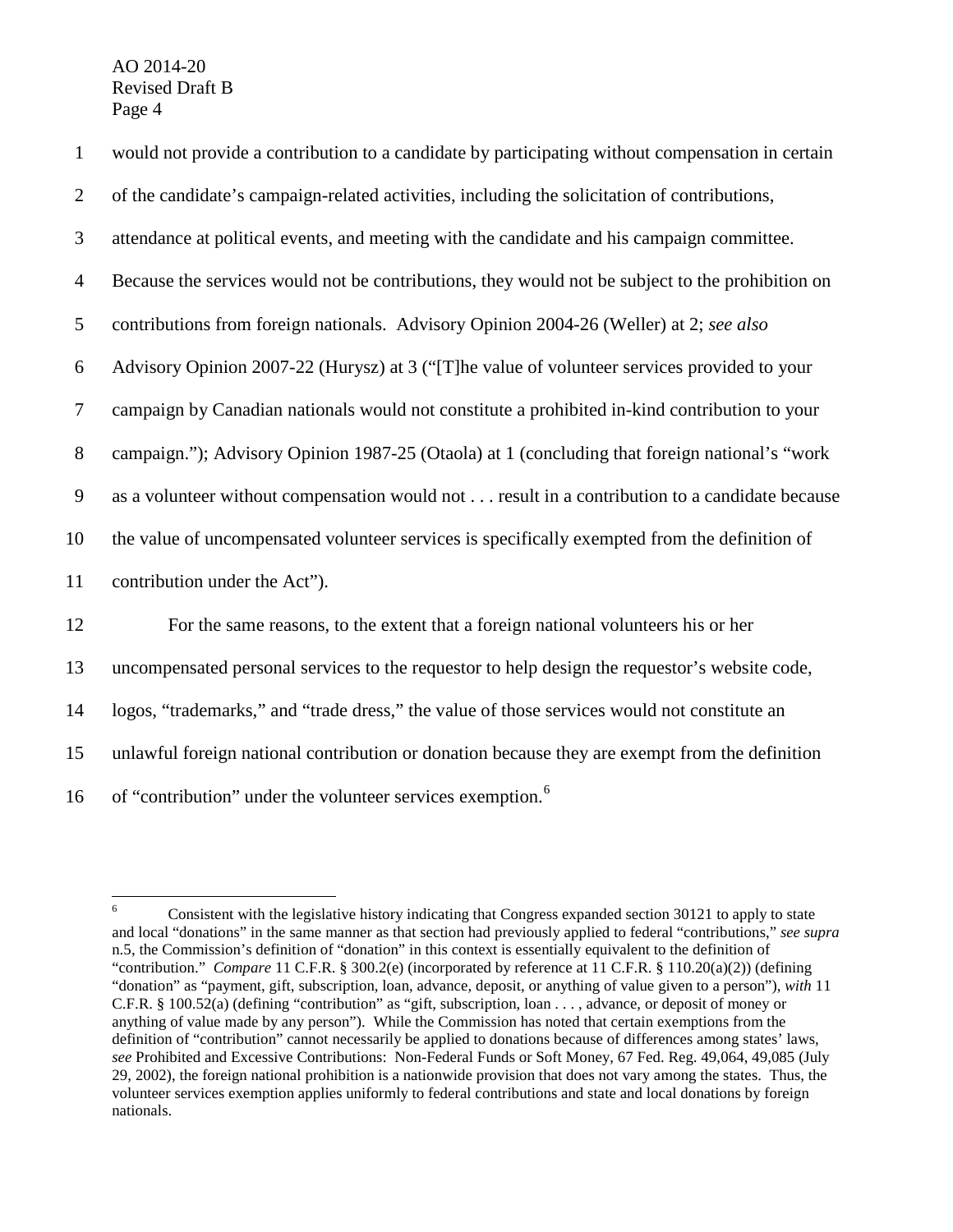| $\mathbf{1}$                     | The fact that the requestor may obtain rights to intellectual property resulting from the               |
|----------------------------------|---------------------------------------------------------------------------------------------------------|
| $\overline{2}$                   | foreign nationals' volunteer services does not change the result. As discussed above, the               |
| 3                                | Commission has consistently interpreted the Act and Commission regulations as permitting                |
| $\overline{4}$                   | foreign nationals to provide volunteer services to political committees. See Advisory Opinion           |
| 5                                | 2004-26 (Weller) at 2 (finding that foreign nationals' uncompensated participation in campaign-         |
| 6                                | related activities are not contributions); Advisory Opinion 2007-22 (Hurysz) at 3 (same);               |
| $\tau$                           | Advisory Opinion 1987-25 (Otaola) at 2 ("[A]ny individual, including a foreign national, may            |
| $8\phantom{1}$                   | volunteer his or her uncompensated services to a candidate without making a contribution to that        |
| $\boldsymbol{9}$                 | candidate."); Factual & Legal Analysis at 2-6, MUR 5987, 5995, and 6015 (Hillary Clinton For            |
| 10                               | President).                                                                                             |
|                                  |                                                                                                         |
|                                  | Here, the volunteer services requestor proposes to accept from foreign nationals are                    |
|                                  | intended to, and will very likely result in, the creation of website code, logos, and other items.      |
|                                  | The requestor states that, if it may not obtain the intellectual property rights in such items, it will |
|                                  | not be able to use those items, or even accept the foreign nationals' volunteer services. AOR at        |
|                                  | 4. Such a result here is contrary to the Commission's prior interpretations of the Act and              |
| 11<br>12<br>13<br>14<br>15<br>16 | Commission regulations, which have permitted foreign nationals to provide volunteer services,           |
| 17                               | consistent with the Act's volunteer services exception. Because the requestor here proposes to          |
| 18                               | receive only benefits resulting directly and exclusively from the provision of volunteer services       |
| 19                               | by foreign nationals, the Commission concludes that the proposal would not result in a                  |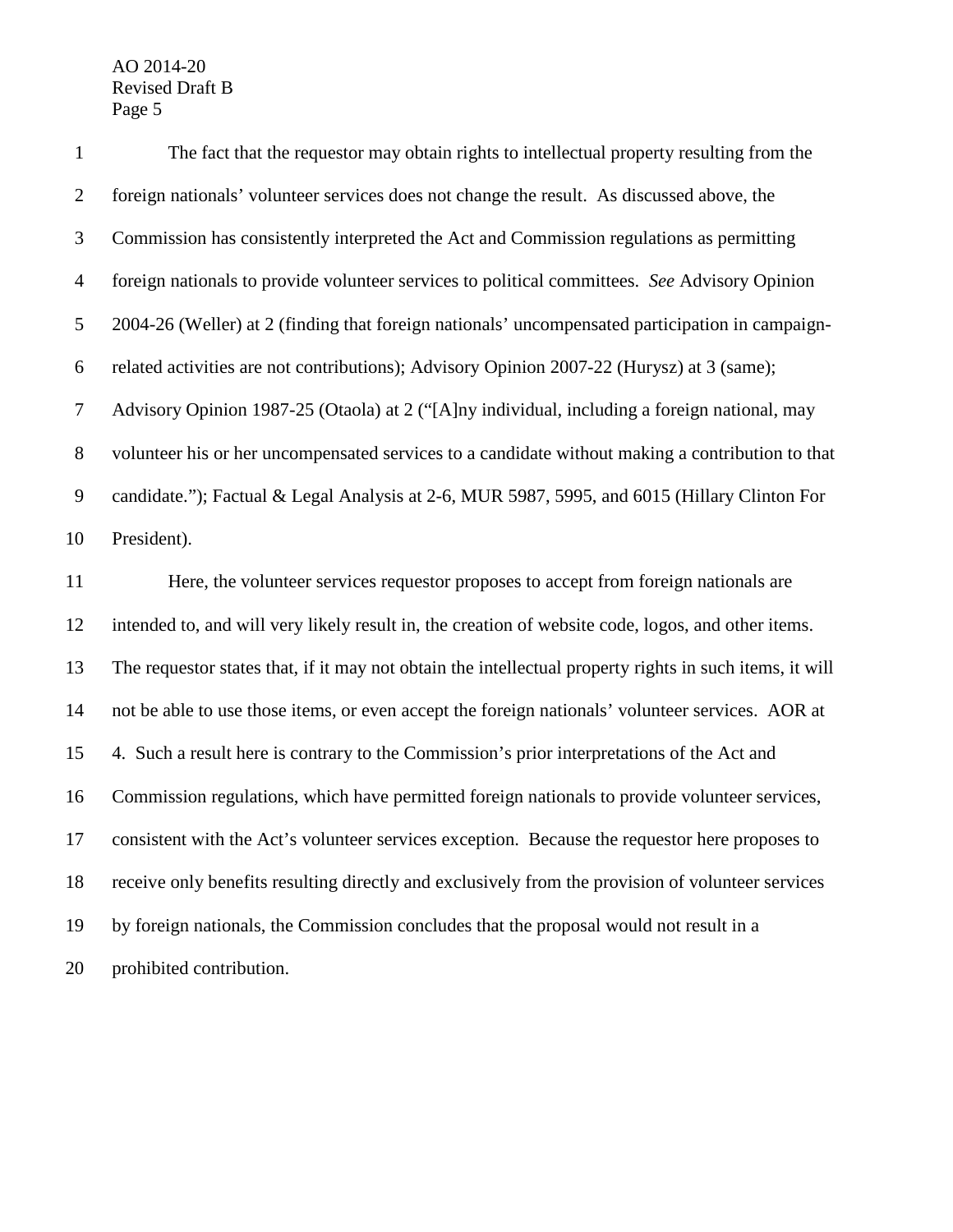| $\mathbf{1}$   | In reaching this conclusion, the Commission supersedes Advisory Opinion 1981-51                         |
|----------------|---------------------------------------------------------------------------------------------------------|
| $\overline{2}$ | (Metzenbaum). <sup>7</sup> A statute must be interpreted "as a symmetrical and coherent regulatory      |
| 3              | scheme." Food & Drug Admin. v. Brown & Williamson Tobacco Corp., 529 U.S. 120, 133 (U.S.                |
| $\overline{4}$ | 2000) (internal citations and quotations omitted). In Metzenbaum, however, the Commission did           |
| 5              | not construe the Act's foreign national contribution ban and volunteer services exception in            |
| 6              | conjunction with each other. To the extent that MURs 5987, 5996, and 6015 (Hillary Clinton              |
| 7              | For President) sought to distinguish Advisory Opinion 1981-51 by making a distinction between           |
| $8\,$          | the provision of volunteer services by a foreign national and the creation and donation of a            |
| 9              | tangible good, the Commission is also not adopting that reasoning.                                      |
| 10             | This response constitutes an advisory opinion concerning the application of the Act and                 |
| 11             | Commission regulations to the specific transaction or activity set forth in your request. See 52        |
| 12             | U.S.C. § 30108 (formerly 2 U.S.C. § 437f). The Commission emphasizes that, if there is a                |
| 13             | change in any of the facts or assumptions presented, and such facts or assumptions are material         |
| 14             | to a conclusion presented in this advisory opinion, then the requestor may not rely on that             |
| 15             | conclusion as support for its proposed activity. Any person involved in any specific transaction        |
| 16             | or activity that is indistinguishable in all its material aspects from the transaction or activity with |
| 17             | respect to which this advisory opinion is rendered may rely on this advisory opinion. See 52            |
| 18             | U.S.C. § 30108(c)(1)(B) (formerly 2 U.S.C. § 437f(c)(1)(B)). Please note that the analysis or           |
| 19             | conclusions in this advisory opinion may be affected by subsequent developments in the law              |
| 20             | including, but not limited to, statutes, regulations, advisory opinions, and case law. Any              |

<span id="page-6-0"></span> The Commission previously considered superseding Metzenbaum in Advisory Opinion 1987-25 (Otaola), and two Commissioners supported such a decision. Advisory Opinion 1987-25 (Otaola) at 2.